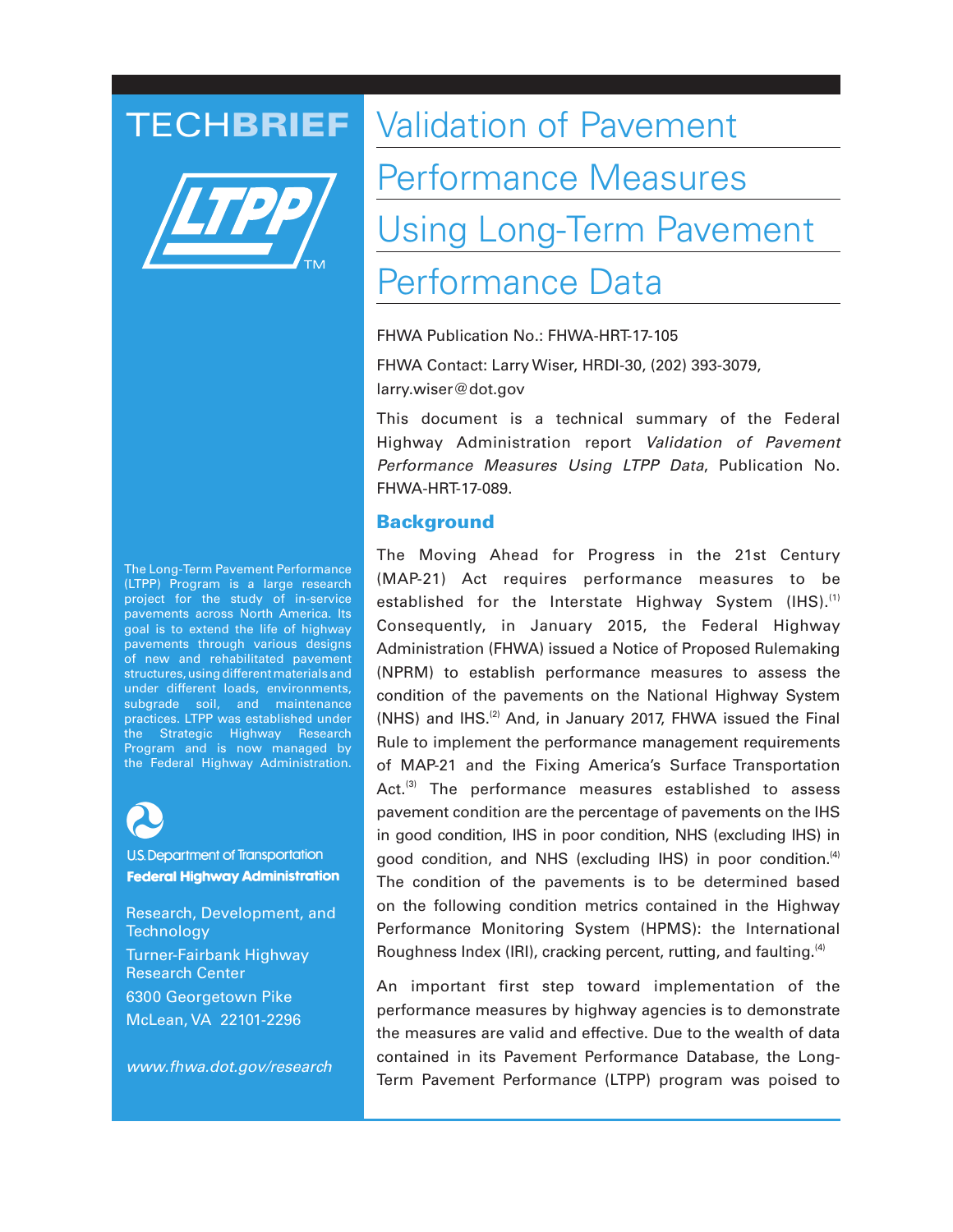assist in implementation of the performance measures. Accordingly, FHWA undertook a study to validate the pavement performance measures and to demonstrate their use within the pavement decisionmaking process.  $(5,6)$ Accomplishing these objectives required translation of LTPP pavement condition data to condition metrics in accordance with the NPRM. For asphalt concrete (AC) percent cracking, the translation was done based on the NPRM and Final Rule. A database containing the translated data and other supporting information was created; it is available via LTPP InfoPave™ [\(https://infopave.fhwa.dot.gov/](https://infopave.fhwa.dot.gov)). This database supported all analyses for the study in question, and highlights from those analyses are presented in this TechBrief.

## Initial Validation

A summary aggregate statistical approach was used to get a grasp on general data trends to make sure the data were suitable for the planned analyses as well as for more indepth analyses. The initial analysis entailed a review of condition metrics over time. As part of the review, the numeric values from surveys within two consecutive construction events were plotted versus time, and a linear trend line was defined for each section. The trend was then classified as increasing (worsening), decreasing (improving), or no change, based on the slope. The results appeared logical, in that conditions generally worsen with time in the absence of maintenance and rehabilitation (M&R). An increasing slope was found for 70 percent or more of the cases. For those cases in which the slope did not increase, there was generally an explanation; for example, it is expected that rutting will increase with time, but the rate of change is generally less than the measurement error, and as a result, it is possible for pavements to show a decreasing slope.

 by grouping the individual condition metrics; concrete pavements (CRCPs). As shown, The next analysis looked at changes in overall condition over time, with condition established each group required that surveys of the different condition metrics were taken within 1 year. Figure 1 presents the overall condition ratings for AC (NPRM) pavements, AC (Final Rule) pavements, jointed portland cement concrete (JPCC) pavements, and continuously reinforced there are few groupings in poor condition (less than 3 percent), and, except for CRCP, the majority of groupings are in fair condition.

(i.e., between good and fair). The overall condition trends over time were then reviewed to determine if they followed a logical (good to fair to poor) trend. The results showed that they performed as expected in 83 percent or more of the cases. A more indepth review of those cases not following the expected trend was conducted. For AC pavements, for example, the main cause was rutting values fluctuating between 0.15 and 0.2 inch (i.e., between good and fair), while for JPCC pavements, it was faulting values fluctuating between 0 and 0.05 inch

Next, a comparison was made of the condition metrics and overall condition time-series against documented M&R applications. Treatments were first grouped based on similarity; for example, skin patching and pothole patching were grouped under patching. Next, the trend of the individual metrics was classified as increasing, decreasing, or no change, and the change in the metric resulting from the M&R application was quantified in percentage and magnitude terms. For the IRI metric, for example, the results showed that treatments such as mill and overlay and overlay had the most significant effect (i.e., reduction) on IRI. Finally, the M&R effect on overall condition was investigated. Table 1, for example, shows how JPCC pavement overall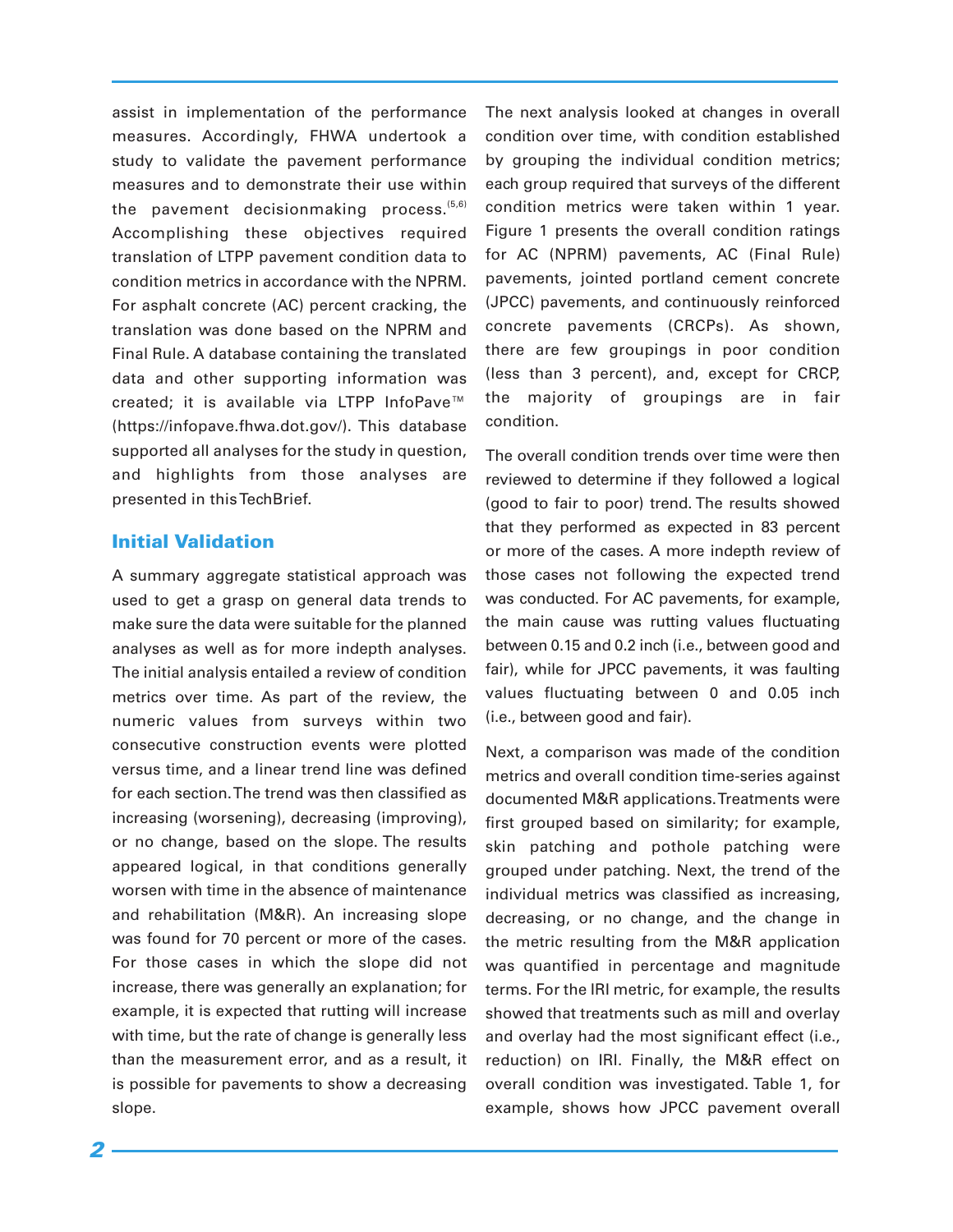

Source: FHWA.

| Table 1. JPCC overall pavement condition between construction events. |               |                |               |  |  |  |  |
|-----------------------------------------------------------------------|---------------|----------------|---------------|--|--|--|--|
| <b>Treatment Type</b>                                                 | No Change (%) | Improve $(\%)$ | Reduce $(\%)$ |  |  |  |  |
| Crack seal                                                            | 86            |                | 14            |  |  |  |  |
| Grinding                                                              | 72            |                |               |  |  |  |  |
| Joint seal                                                            | 88            | 5              |               |  |  |  |  |
| Patch                                                                 | 90            |                | 10            |  |  |  |  |
| Slab replacement                                                      | 50            |                | 33            |  |  |  |  |

condition was affected by M&R, with the effect classified as improved, reduced, or no change. As shown, the overall condition is largely unaffected based on the large percentage of no change.

The results also showed that the largest "No Change" percentage is a result of a "before" condition of fair and, to a lesser degree, a "before" condition of good. Table 2 illustrates the M&R impact on performance measures after treatment. For AC pavements and CRCPs the percent good increases, while for JPCC pavements, the percent good slightly decreases (only grinding was shown to improve overall condition, and that was minimal in comparison to the amounts associated with other treatments).

The final analysis entailed the review of overall condition against thresholds. First, the composition of the overall condition rating to the metric conditions was compared; in other words, how was overall condition affected by individual condition metrics? As an example, table 3 shows the breakdown of metrics for AC pavements. As shown, the overall condition rating for fair is driven by rutting, with 75 percent having rutting in fair or poor condition. The poor rating is driven by cracking and rutting.

Next, a review was conducted to identify the number of metrics in a given condition that makes up the overall condition. It was determined that the overall condition rating of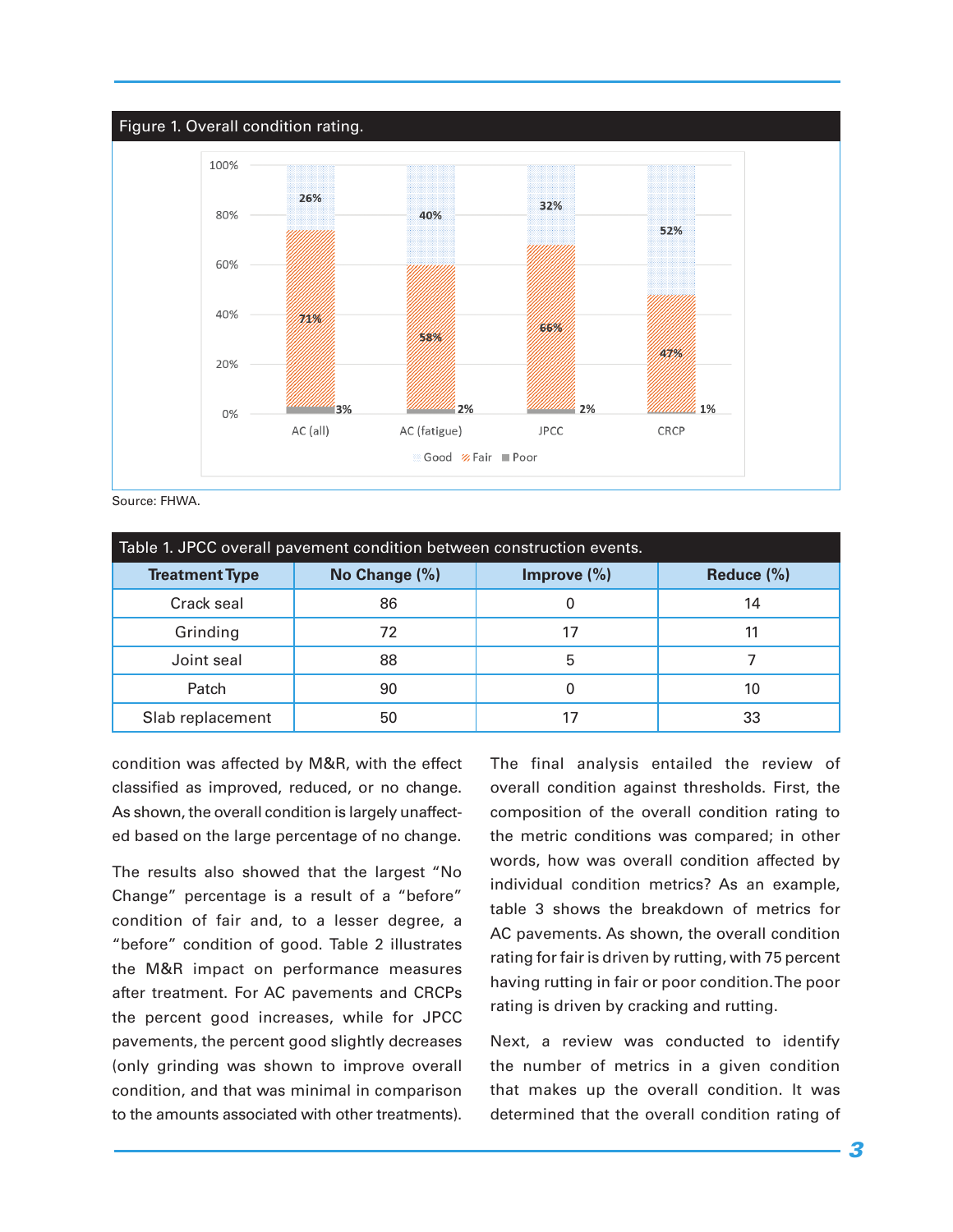| Table 2. Effect of treatments on performance measures. |                        |                 |                |                |  |  |  |  |
|--------------------------------------------------------|------------------------|-----------------|----------------|----------------|--|--|--|--|
| <b>Pavement</b>                                        | <b>Before Good (%)</b> | Before Poor (%) | After Good (%) | After Poor (%) |  |  |  |  |
| AC (NPRM)                                              | 3.6                    | 2.2             | 6.1            | 1.4            |  |  |  |  |
| AC (Final Rule)                                        | 6.2                    | $1.2\,$         | 11.1           | 1.0            |  |  |  |  |
| <b>JPCC</b>                                            | 4.2                    | 2.5             | 4.0            | 3.0            |  |  |  |  |
| <b>CRCP</b>                                            | 9.5                    | 0               | 13.8           | 0.5            |  |  |  |  |

| Table 3. AC (Final Rule) percentage metrics. |            |            |            |                 |                 |                 |                |                |                |
|----------------------------------------------|------------|------------|------------|-----------------|-----------------|-----------------|----------------|----------------|----------------|
| <b>Condition</b><br><b>Rating</b>            | <b>IRI</b> | <b>IRI</b> | <b>IRI</b> | <b>Cracking</b> | <b>Cracking</b> | <b>Cracking</b> | <b>Rutting</b> | <b>Rutting</b> | <b>Rutting</b> |
| <b>Condition</b><br><b>Rating</b>            | G          | F          | P          | G               | F               | P               | G              | F              | P              |
| Good                                         | 100%       | 0%         | $0\%$      | 100%            | $0\%$           | $0\%$           | 100%           | 0%             | $0\%$          |
| Fair                                         | 65%        | 32%        | 2%         | 56%             | 15%             | 29%             | 25%            | 68%            | 7%             |
| Poor                                         | 19%        | 29%        | 52%        | 7%              | 1%              | 91%             | 8%             | 30%            | 62%            |

 $G = good; F = fair; P = poor.$ 

fair was largely affected by one or no metric in fair condition; that is, two metrics are good and one metric is fair or poor, or one metric is each good, fair, and poor. Similarly, the overall condition rating of poor is largely a result of two, not all three, metrics being poor. These findings also support the overall condition rating not being affected as much by M&R, as it does not require many metrics to be classified as fair for the overall condition to be fair.

Finally, the average time for the overall condition to change over time was investigated using LTPP AC and JPCC Seasonal Monitoring Program and selected LTPP CRCP test sections that had at least four survey groupings within a construction event. The results showed that overall condition is largely static as it remained constant for more than 60 percent of the test sections investigated. The average timespan over which the condition remained constant ranged by pavement type

from 3.8 to 15.8 years. For those cases where the condition changed, the average time for the condition to change varied from 4.1 to 12.0 years depending on pavement type.

#### Additional Validations

In light of the findings from the initial validations, additional analyses were done to assess the performance measures. The first analysis considered alternate pavement condition threshold values to those proposed in the NPRM. These values correspond with those in the Final Rule. Both sets of threshold values are presented in table 4. The alternate values were first used to evaluate the condition for each metric. The condition metrics were then combined to establish overall condition, and the results were compared to those based on the NPRM values. Figure 2, for example, presents the JPCC overall condition comparison results. As shown, the alternate (Final Rule)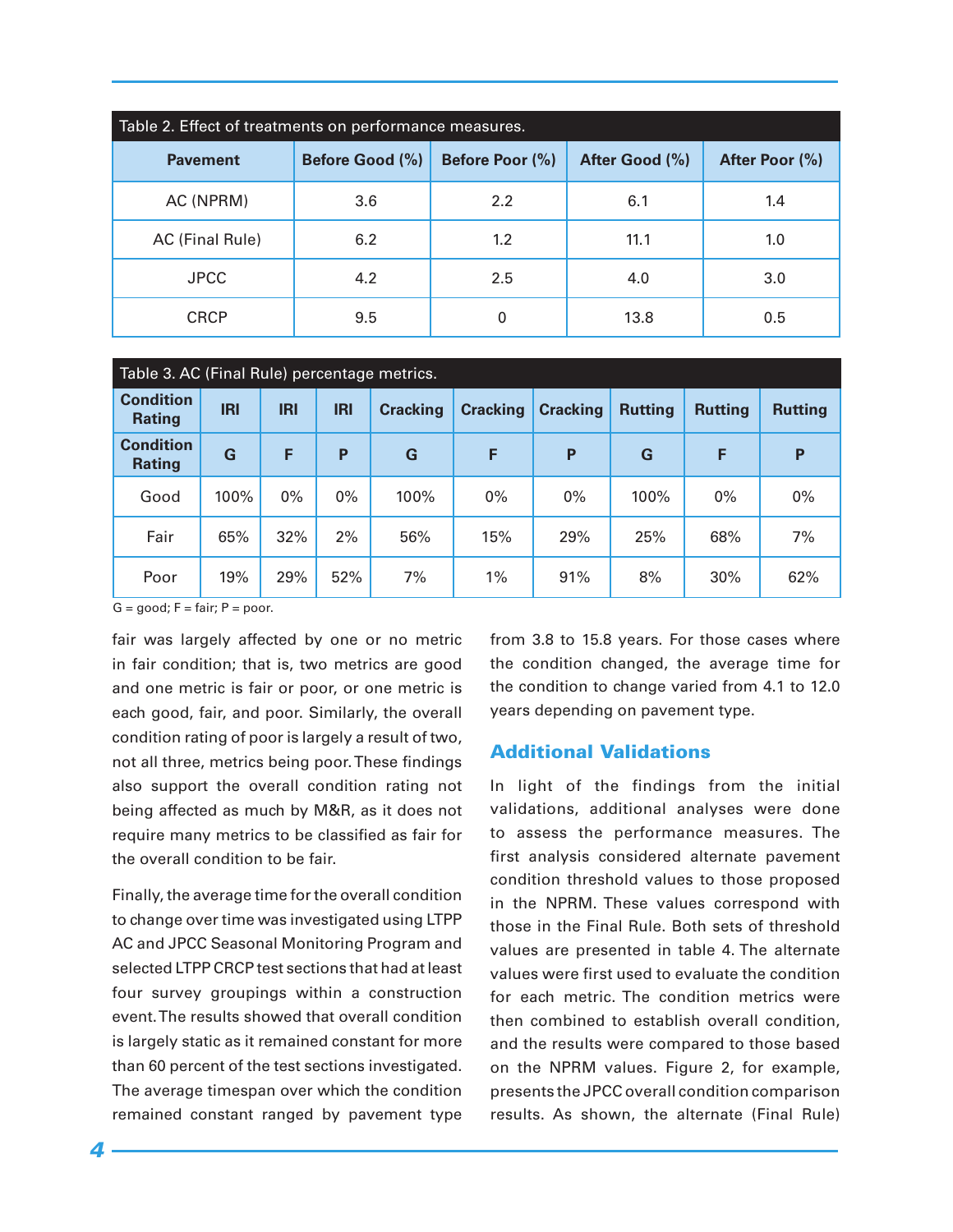| Table 4. NPRM and Final Rule threshold values. |                          |                                                                              |                             |  |  |  |  |
|------------------------------------------------|--------------------------|------------------------------------------------------------------------------|-----------------------------|--|--|--|--|
| <b>Condition Metric</b>                        | <b>Performance Level</b> | <b>NPRM Threshold</b>                                                        | <b>Final Rule Threshold</b> |  |  |  |  |
| IRI                                            | Good                     | < 95                                                                         | < 95                        |  |  |  |  |
| IRI                                            | Poor                     | $>170$ : population $<$<br>1,000,000<br>$>220$ : population $>$<br>1,000,000 | >170                        |  |  |  |  |
| Percent cracking, AC                           | Good                     | $< 5\%$                                                                      | $< 5\%$                     |  |  |  |  |
| Percent cracking, AC                           | Poor                     | $>10\%$                                                                      | $>20\%$                     |  |  |  |  |
| Percent cracking,<br><b>JPCC</b>               | Good                     | $< 5\%$                                                                      | $< 5\%$                     |  |  |  |  |
| Percent cracking,<br><b>JPCC</b>               | Poor                     | $>10\%$                                                                      | >15%                        |  |  |  |  |
| Faulting                                       | Good                     | < 0.05                                                                       | < 0.10                      |  |  |  |  |
| Faulting                                       | Poor                     | >0.15                                                                        | >0.15                       |  |  |  |  |



Source: FHWA.

cracking threshold reduces percent poor for the overall condition by 0.1 percent (from 2.4 to 2.3 percent). The largest effect on overall condition is a result of the alternate faulting threshold, which increases percent good by 7.4 percent (from 32.1 to 39.5 percent).

Next, a follow-up temporal analysis was conducted using LTPP test sections located on the IHS. Figure 3 depicts the timespans referenced in this analysis. A survey grouping was formed only if the individual metric measurements were taken within 1 year, which often created a time lag between the time of construction (designated by time equal to zero) and the time the first grouping was considered (designated as time "*t*"), on average 1.5 years for AC pavements and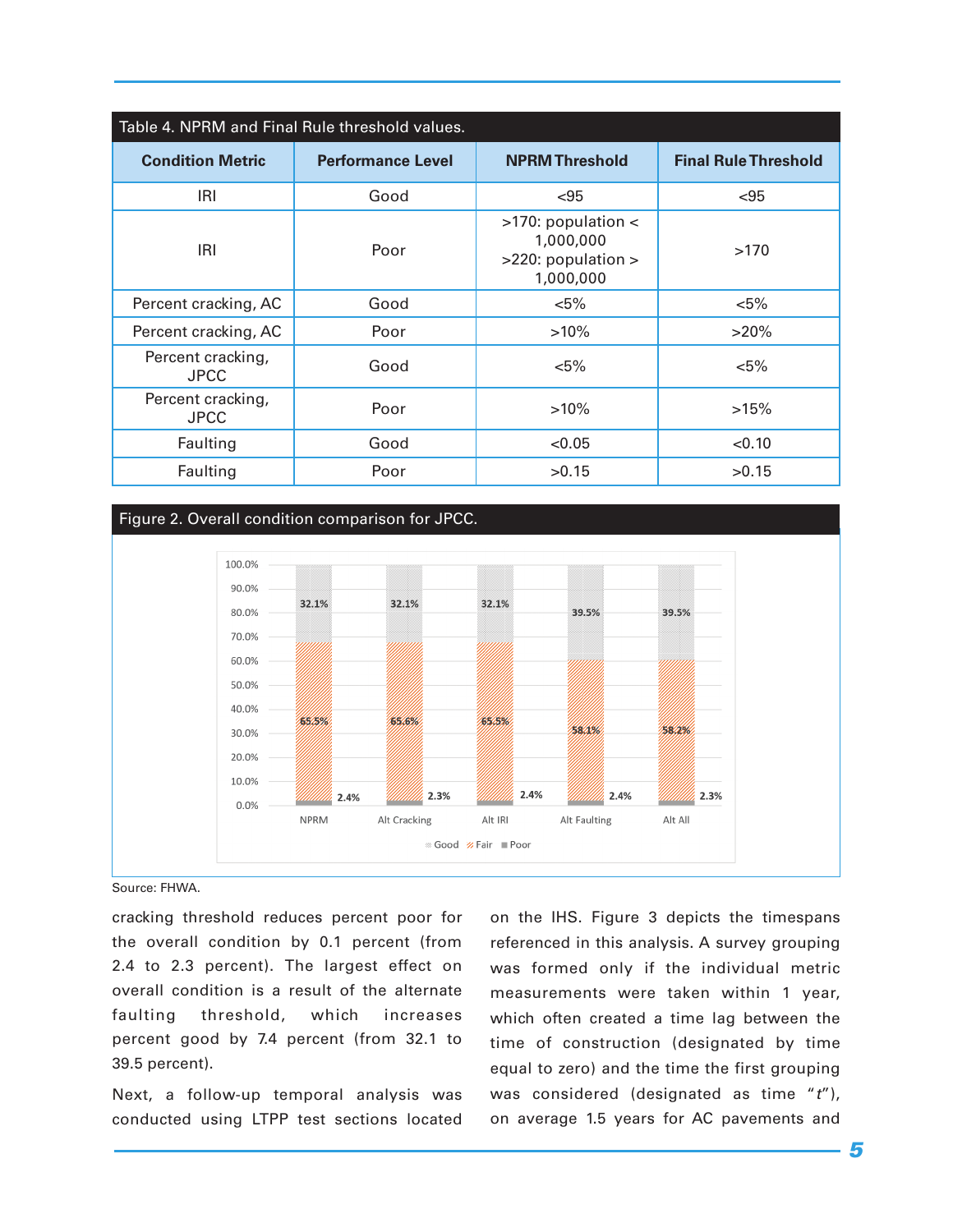longer for other pavements. The overall timespan considered was from the time of the first to the last survey grouping (or "15 – *t*" years). The time to change was calculated as the time between the first survey grouping and the first grouping at a different condition (i.e., the fifth grouping in figure 3), which does not consider the time from construction to the first survey.

Table 5 summarizes the temporal analysis results. There were, for example, 130 AC test sections that remained fair for an average span of 5.5 years, while there were 135 AC test sections that changed from good to fair over an average span of 4.8 years. The percentage of test sections that remained constant over the entire analysis period ranged from 63 percent for AC to 86 percent for CRCP. Again,



Source: FHWA.

| Table 5. Average time to change for sections on the IHS. |                              |                            |                       |                            |                       |                            |  |
|----------------------------------------------------------|------------------------------|----------------------------|-----------------------|----------------------------|-----------------------|----------------------------|--|
| <b>Pavement</b>                                          | <b>AC (Final</b><br>Rule)    | <b>AC (Final</b><br>Rule)  | <b>JPCC</b>           | <b>JPCC</b>                | <b>CRCP</b>           | <b>CRCP</b>                |  |
| Condition                                                | Number of<br><b>Sections</b> | Average<br>Time<br>(years) | Number of<br>Sections | Average<br>Time<br>(years) | Number of<br>Sections | Average<br>Time<br>(years) |  |
| Good-constant                                            | 115                          | 6.3                        | 19                    | 7.9                        | 18                    | 11.3                       |  |
| Fair-constant                                            | 130                          | 5.5                        | 103                   | 7.7                        | 12                    | 11.5                       |  |
| Poor-constant                                            | 1                            | 4.7                        | 3                     | 7.3                        | $\Omega$              | No data                    |  |
| Good to fair                                             | 135                          | 4.8                        | 45                    | 6.7                        | 5                     | 8.5                        |  |
| Fair to poor                                             | 9                            | 4.4                        | 15                    | 6.3                        | $\mathbf 0$           | No data                    |  |
| Total sections<br>and span of<br>time                    | 390                          | 6.3                        | 185                   | 9.0                        | 35                    | 11.7                       |  |

*6*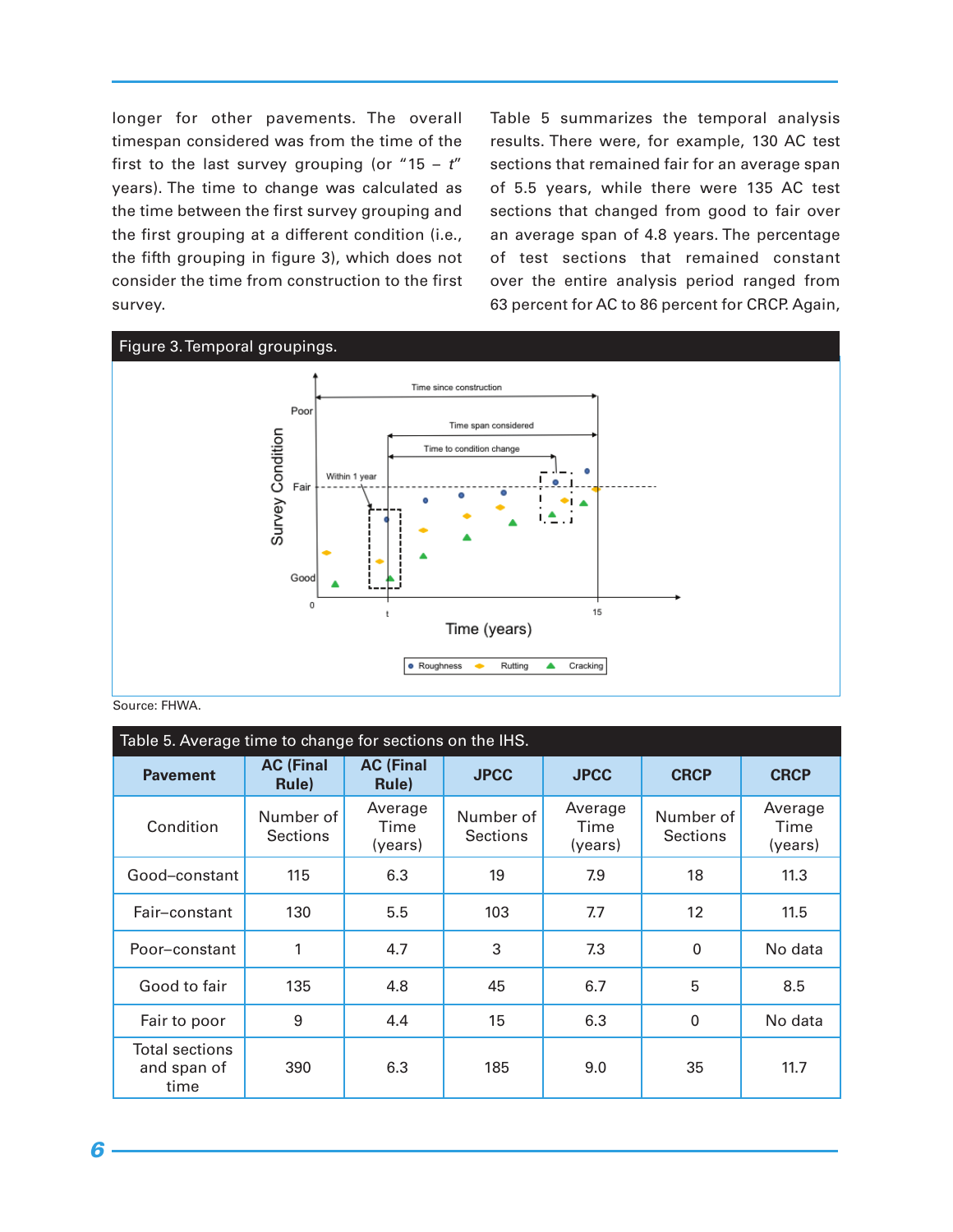the implication is that condition ratings are stable; they do not change rapidly.

 the overall pavement condition to be fair. The final analysis investigated which metrics drive the overall condition and performance measures for both fair and poor condition using the alternate thresholds. Table 6, for example, presents the drivers for fair condition when only one of three metrics is causing The G-G-P and the G-G-F groupings represent 12 and 45 percent of the total number of groupings in fair condition, respectively. The table shows that cracking is the driving metric for the G-G-P grouping, while rutting is the driving metric for the G-G-F grouping, and roughness is rarely the driver of either the G-G-P or G-G-F groupings.

## Guidelines to Affect Measures

The findings from the validation study enabled the development of guidelines for informing decisionmaking to affect the performance measures. The guidelines are provided as a stand-alone report, and their goal is to illustrate potential strategies to move the overall condition of pavements from poor to fair to good. $(6)$  Toward achieving this goal, the guidelines enable agencies to address critical questions, such as what are the performance measure drivers and what are the effects of M&R treatments on condition metrics and overall condition?

The approach in the guidelines begins with development of performance measure drivers for metric conditions and overall condition

 of potential M&R treatments that affect the using agency data. The drivers are then combined with the effects of M&R treatments, and the findings are used to develop a list condition. The final step is the integration of the results within the pavement management system (PMS). Challenges that agencies need to consider when implementing the performance measures are also provided at the end of the guidelines. They include different data sources (HPMS versus PMS), changes in optimization goals (how measures affect decisionmaking), and updating of models within PMS. Ultimately, agencies are required to meet the performance measures or face loss of flexibility for spending National Highway Performance Program funds until the minimum required condition levels are exceeded.

## **Conclusions**

The results of this validation study showed that the performance measures are comprehensive with respect to the state of the practice—they address functional and structural (albeit using cracking as a surrogate) performance. They are balanced as they comprise several individual types of metrics (IRI, cracking, rutting, and faulting), and they show the expected performance trend over time. A parallel study detailed in the FHWA *Interstate Pavement Condition Sampling* report addresses these and other criteria, including appropriateness or measures at the national level.<sup>(7)</sup> Although improvements are possible, the performance measures are considered appropriate and valid for their intended purposes.

| Table 6. AC fair driver, single metric. |                |                |                  |                 |                                      |  |  |  |
|-----------------------------------------|----------------|----------------|------------------|-----------------|--------------------------------------|--|--|--|
| <b>Overall</b><br><b>Condition</b>      | <b>Metrics</b> | <b>Rutting</b> | <b>Roughness</b> | <b>Cracking</b> | <b>Number of</b><br><b>Groupings</b> |  |  |  |
| Fair                                    | $G-G-P$        | 29%            | 4%               | 67%             | 652                                  |  |  |  |
| Fair                                    | $G-G-F$        | 75%            | 14%              | 11%             | 2,413                                |  |  |  |

G-G-P = good–good–poor; G-G-F = good–good–fair.